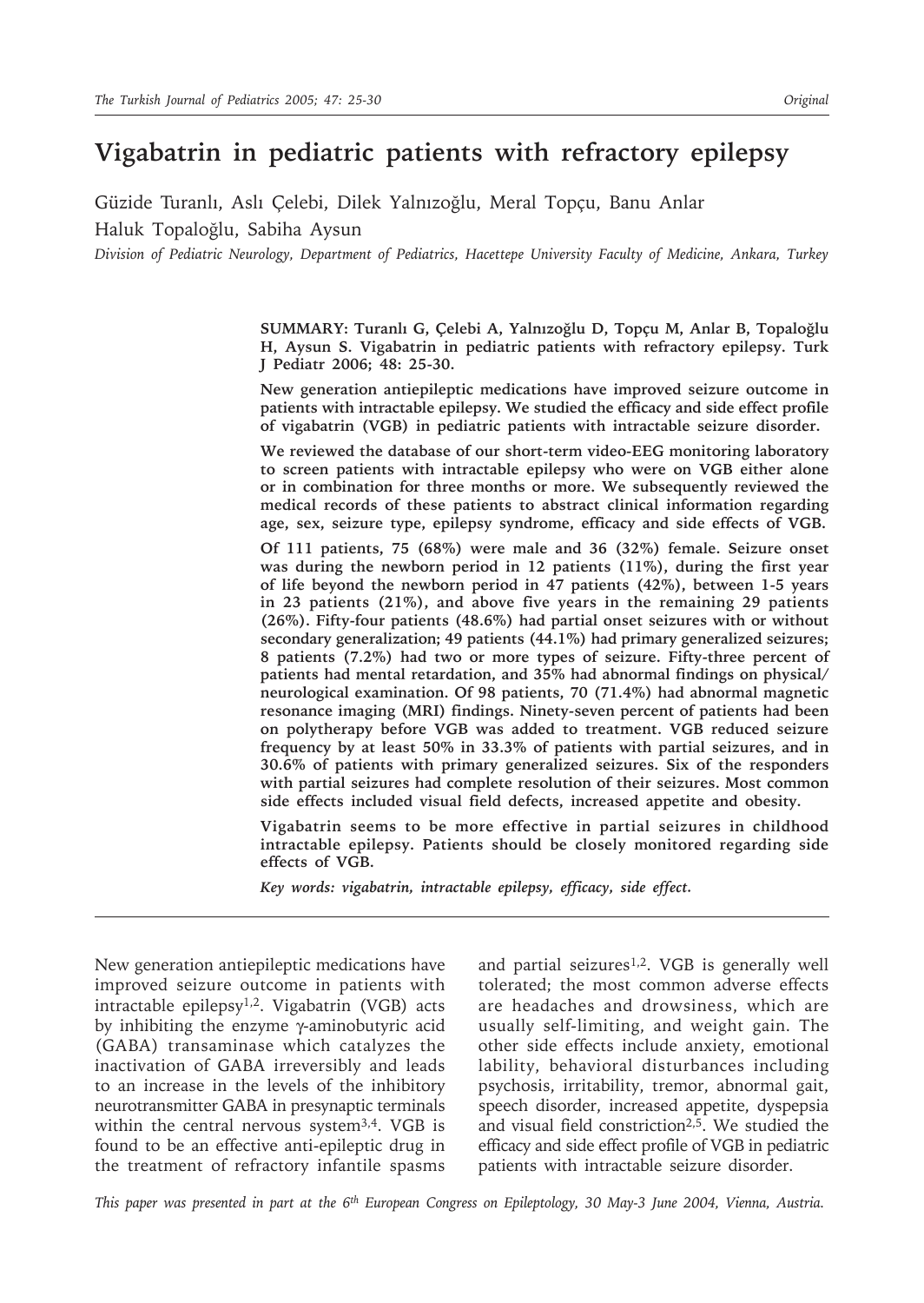### **Material and Methods**

We reviewed the database of our videoelectroencephalography (EEG) laboratory between 1994-2002 and found 111 patients with refractory epilepsy who had been on VGB either alone or in combination with other antiepileptic drugs (AED) for three months or more. We reviewed the medical records of these patients retrospectively. For missing information, parents were interviewed by telephone. We abstracted age, gender, age of seizure onset, seizure type, etiology, intelligence scores, neurologic deficits, family history for epilepsy and other neurological disorders, parental consanguinity, period of the treatment with VGB alone or in combination with other AED, dosage of VGB received, side effects, seizure outcome on VGB, magnetic resonance imaging (MRI) of the head, and EEG characteristics of the patients. Seizures were classified according to the International Classification of Seizures<sup>6</sup> based on review of videotaped attacks, or clinical descriptions by parents. Clinical response to the treatment was evaluated by comparison of mean seizure frequency in the three months preceding and following VGB treatment initiation, respectively. The medication was considered as "effective" when all seizures had ceased, as "partially effective" when seizure frequency was decreased by >50%, as "not effective" when seizure frequency was decreased by <50%, unchanged or worse.

# **Results**

### **Patient Characteristics**

Of 111 patients, 75 (68%) were male and 36 (32%) female. The mean age of the patients at the time of video-EEG monitoring was  $10.05 \pm 5.53$  years (range 6.5 months-19 years, median: 11 years). The mean age of seizure onset was 2.89±3.68 years (range: newborn period-16 years, median: 1 year). Age at seizure onset was during newborn period in 12 patients (11%), during the first year of life beyond the newborn period in 47 patients (42%), between 1-5 years old in 23 patients (21%), and above five years of age in the remaining 29 patients (26%) (Fig. 1).

In 27% (n: 30) of the patients, parents were relatives. Thirty-three (29.7%) patients had positive family history for epilepsy and/or



**Fig. 1.** Graph showing age at onset of seizures.

mental retardation. The most common cause was hypoxic and/or infectious insults during perinatal period, seen in 27 patients. Other etiologic factors included malformations of central nervous system, intracranial mass lesion (hamartoma/tumor), meningitis, encephalitis, head trauma, inborn metabolic disorders, chromosomal abnormalities, and acute myeloid leukemia (Table I). Fifty-nine (53%) patients had mental retardation, and 35% (n: 39) had abnormal findings on physical/ neurological examination such as abnormal tone, hemiparesis, quadriparesis, microcephaly, dysmorphic facial features, and autistic features with or without dysmorphic features. Of 98 patients, 70 (71.4%) had abnormal MRI findings (Table II).

### **Seizure Types and Epilepsy Syndromes**

Fifty-four patients (48.6%) had partial onset seizures with or without secondary generalization; 49 patients (44.1%) had primary generalized seizures; and 8 patients (7.2%) had two or more types of seizure (Fig. 2). Of 98 patients with MRI, 13.3% (n: 13) of patients had idiopathic epilepsy, 15.3% (n: 15) had cryptogenic epilepsy, and 71.4% (n: 70) had symptomatic epilepsy (Table I). There were six patients with infantile spasms developed secondary to cerebral dysgenesis in four patients, hypoxic damage in perinatal period in one patient, and sequelae of meningitis and encephalitis in one patient. There were three patients with tuberosclerosis.

# **AED Treatment and Efficacy**

Ninety-seven percent (n: 108) of patients had been on polytherapy before VGB was added to treatment. Only three patients (2.7%) were maintained on VGB monotherapy, and one of these showed improved seizure control.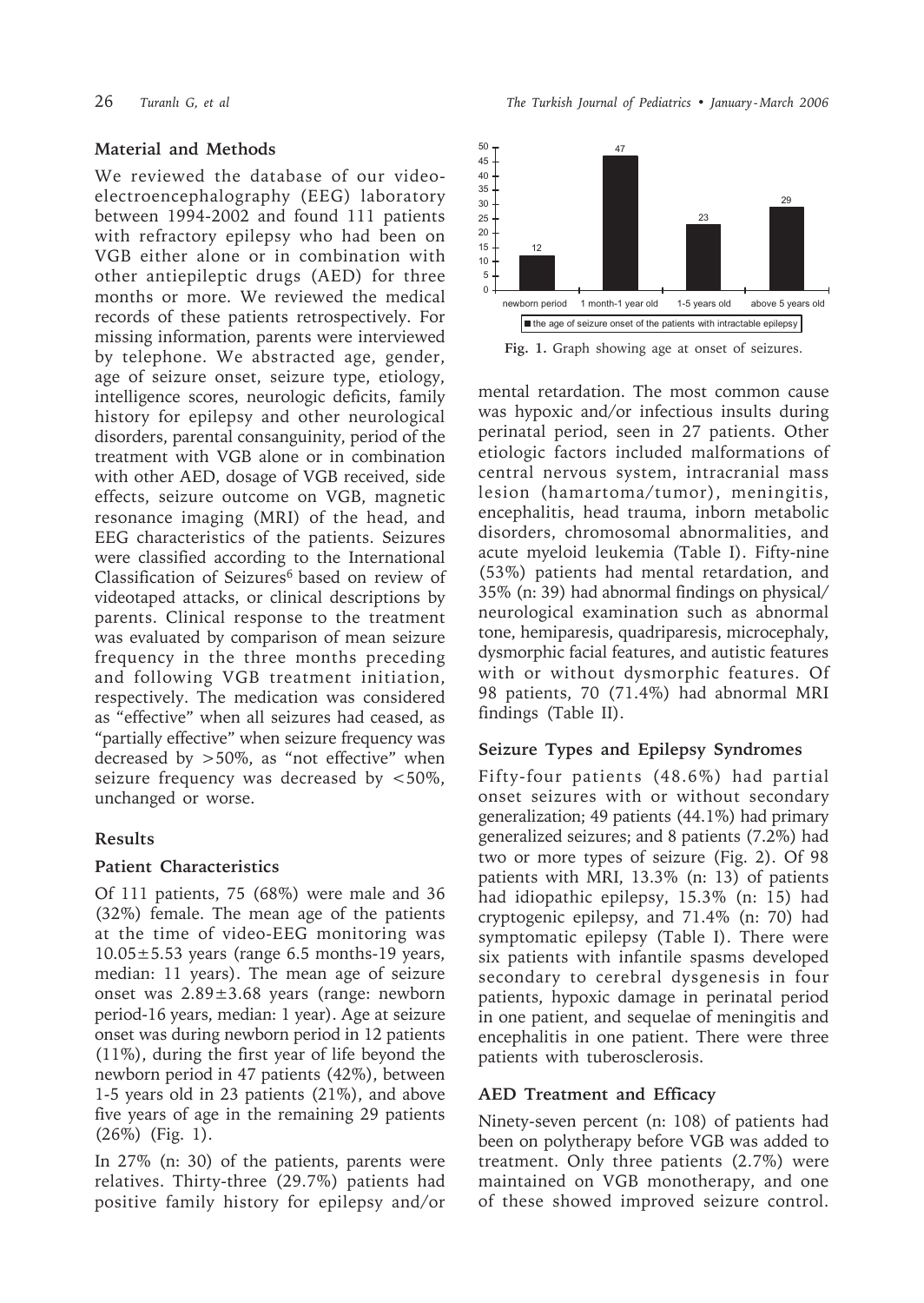| Idiopathic                                           | 13 (13.3%)  |
|------------------------------------------------------|-------------|
| Cryptogenic                                          | 15 (15.3%)  |
| Symptomatic                                          | 70 (71.4%)  |
| a-Hypoxic/infectious insults during perinatal period | 27 (24.3%)  |
| b-CNS malformation                                   | $9(8.1\%)$  |
| c-Intracranial mass (hamartoma/tumor)                | $9(8.1\%)$  |
| d-Meningitis-encephalitis                            | $7(6.3\%)$  |
| e-Head trauma                                        | 4 $(3.6\%)$ |
| f-Chromosomal abnormality                            | 2 $(1.8\%)$ |
| g-Inborn metabolic disorders                         | 2 $(1.8\%)$ |
| h-Extracranial malignancy                            | 2 $(1.8\%)$ |
| <i>i</i> -Intrauterine infection                     | 2 $(1.8\%)$ |
| <i>i</i> -Intracranial malignancy                    | 2 $(1.8\%)$ |
| k-Others (febrile convulsion, vaccine related, etc.) | 25 (25.5%)  |

#### **Table I.** Seizure Etiology of the Patients

CNS: Central nervous system.

|  |  |                                  |  | Table II: Cranial MRI Findings of the Patients Classified According to |  |
|--|--|----------------------------------|--|------------------------------------------------------------------------|--|
|  |  | Response to Vigabatrin Treatment |  |                                                                        |  |

| Cranial MRI findings                     | Total $(n=98)$ | No. of patients<br>responsive to VGB<br>$(n=31)$ | No. of patients<br>unresponsive to VGB<br>$(n=67)$ |
|------------------------------------------|----------------|--------------------------------------------------|----------------------------------------------------|
| 1-Normal                                 | 28             |                                                  | 20                                                 |
| 2-Mesial temporal sclerosis              | 15             |                                                  | 12                                                 |
| 3-Atrophy                                | 14             |                                                  | 10                                                 |
| 4-Cortical dysplasia                     |                |                                                  |                                                    |
| 5-Intracranial mass                      |                |                                                  |                                                    |
| 6-Findings related with hypoxic ischemia |                |                                                  |                                                    |
| 4-Infarct                                |                |                                                  |                                                    |
| 8-Hydrocephalus                          |                |                                                  |                                                    |
| 9-Sequelae of meningitis-encephalitis    |                |                                                  |                                                    |
| 10-White matter lesions                  |                |                                                  |                                                    |



**Fig. 2.** Distribution of seizure types among patients with childhood-onset intractable epilepsy.

The mean age at the introduction of VGB was 8.34±4.92 years (range: 3 months-18.5 years, median: 9 years). The mean duration of epilepsy in patients was  $5.23 \pm 4.35$  years (3 months-14 years, median: 4 years). The mean duration of the treatment with VGB alone or in combination with other AED was 23.76±22.41 months (range 3-120 months, median: 12 months). The mean dosage of VGB received was 48.38±26.57 mg/kg/day (range: 10-125 mg/kg/day, median: 40 mg/ kg/day) (Table III). The patients who achieved 50% or more reduction in seizure frequency received VGB at a mean dosage of 61.49±28.37 mg/kg/day (range: 20-125 mg/kg/day, median: 60 mg/kg/day).

There was no statistically significant difference in the efficacy of VGB in seizure control between the patients with partial epilepsy and those with primary generalized epilepsy (p=0.768). VGB reduced seizure frequency at least 50% in 33.3% of patients with partial seizures, and in 30.6% of patients with primary generalized seizures (Table IV). Six of the responders with partial seizures had complete resolution of their seizures. Also, there were no statistically significant differences between responders and non-responders for the age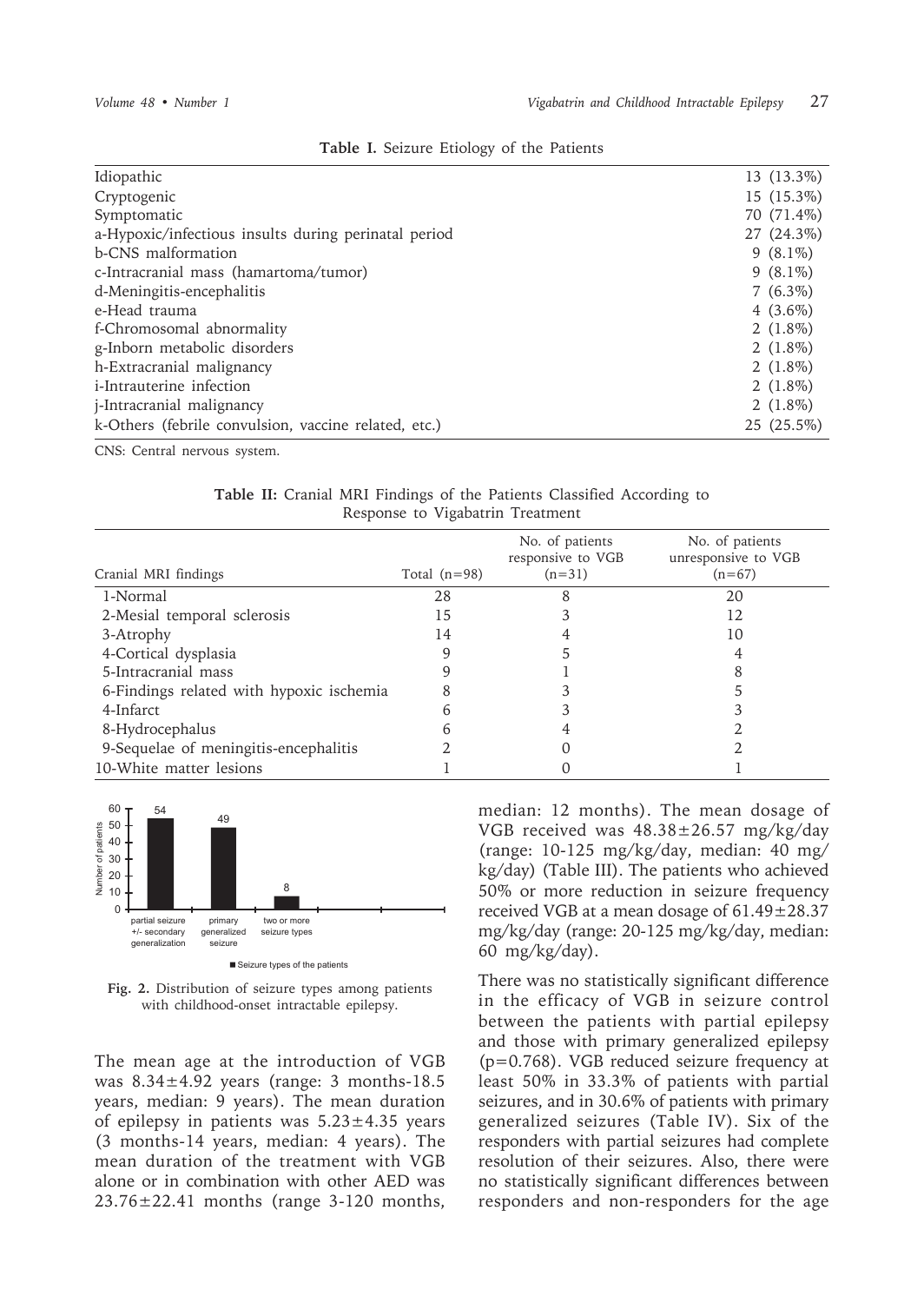| Total patient number                 | 111                               |
|--------------------------------------|-----------------------------------|
| Male                                 | 75                                |
| Female                               | 36                                |
| Age of introduction of VGB treatment | Mean $8.34 \pm 4.92$              |
| Duration of VGB treatment            | Mean: $23.76 \pm 22.41$ months    |
| Dosage of VGB                        | Mean: $48.38 \pm 26.57$ mg/kg/day |
| Treatment status with VGB            |                                   |
| as monotherapy                       | 3                                 |
| as add on                            | 108                               |
| VGB: Vigabatrin.                     |                                   |

**Table III.** Patient Profile in the Study Group

|  |  |  |  |  |  |  |  |  |  |  | Table IV. Efficacy of Vigabatrin (VGB) in Patients with Partial and Generalized Seizures |  |
|--|--|--|--|--|--|--|--|--|--|--|------------------------------------------------------------------------------------------|--|
|--|--|--|--|--|--|--|--|--|--|--|------------------------------------------------------------------------------------------|--|

| Seizure type                                   | No. of patients<br>responsive to VGB | No. of patients<br>unresponsive to VGB | Total |
|------------------------------------------------|--------------------------------------|----------------------------------------|-------|
| Partial seizure $+/-$ secondary generalization | 18<br>$(33.3\%)$                     | 36<br>$(66.7\%)$                       | 54    |
| Primary generalized seizure                    | 15<br>$(30.6\%)$                     | 34<br>$(69.4\%)$                       | 49    |

of seizure onset, age of VGB introduction, dosage of VGB, or intelligence scores (p values were 0.51, 0.62, 0.75, and 0.63, respectively). However, the duration of epilepsy was found to be statistically effective on clinical response to the treatment  $(p=0.011)$ . The mean duration of epilepsy when VGB was started in responders and non-responders was  $4.13 \pm 4.47$  years (median: 21 months) and  $5.9 \pm 4.15$  years (median: 5 years), respectively.

Vigabatrin reduced infantile spasms in four patients by 50% or more. The mean dosage of VGB received by the patients with infantile spasms was 74.47±29.61 mg/kg/day (range: 50-125 mg/kg/day, median: 62.39 mg/kg/day). No patient with tuberosclerosis improved.

Seven patients with poor seizure control [intracranial dysembryoblastic neuroepithelial tumor (DNET) lesion, n: 2; hypoxic-ischemic findings, n: 1; infarct lesion, n: 1; cystic lesion, n: 1; sequelae lesions of meningitisencephalitis, n: 1; mesial temporal sclerosis on cranial MRI, n: 1] subsequently underwent evaluation for epilepsy surgery and improved following surgery.

### **Side Effects**

The side effect profile of VGB observed during the treatment of the patients is shown in Table V. The most common side effects included visual field defects, increased appetite and obesity. Four patients with an age range

**Table V.** Side Effect Profile of Vigabatrin Observed during Treatment of Patients with Intractable Epilepsy

| Side effects                      | Number of patients | Number of patients<br>in whom VGB was<br>discontinued due to<br>side effects |
|-----------------------------------|--------------------|------------------------------------------------------------------------------|
| 1-Increase in appetite and weight | 5                  |                                                                              |
| 2-Visual field defect             | 4                  |                                                                              |
| 3-Rash                            | 3                  |                                                                              |
| 4-Drowsiness                      |                    |                                                                              |
| 5-Behavioral issues               |                    |                                                                              |
| 6-Nausea and vomiting             |                    |                                                                              |
| 7-Alopecia                        |                    |                                                                              |
| 8-Increased liver enzymes         |                    |                                                                              |
| 9-Hirsutism                       |                    |                                                                              |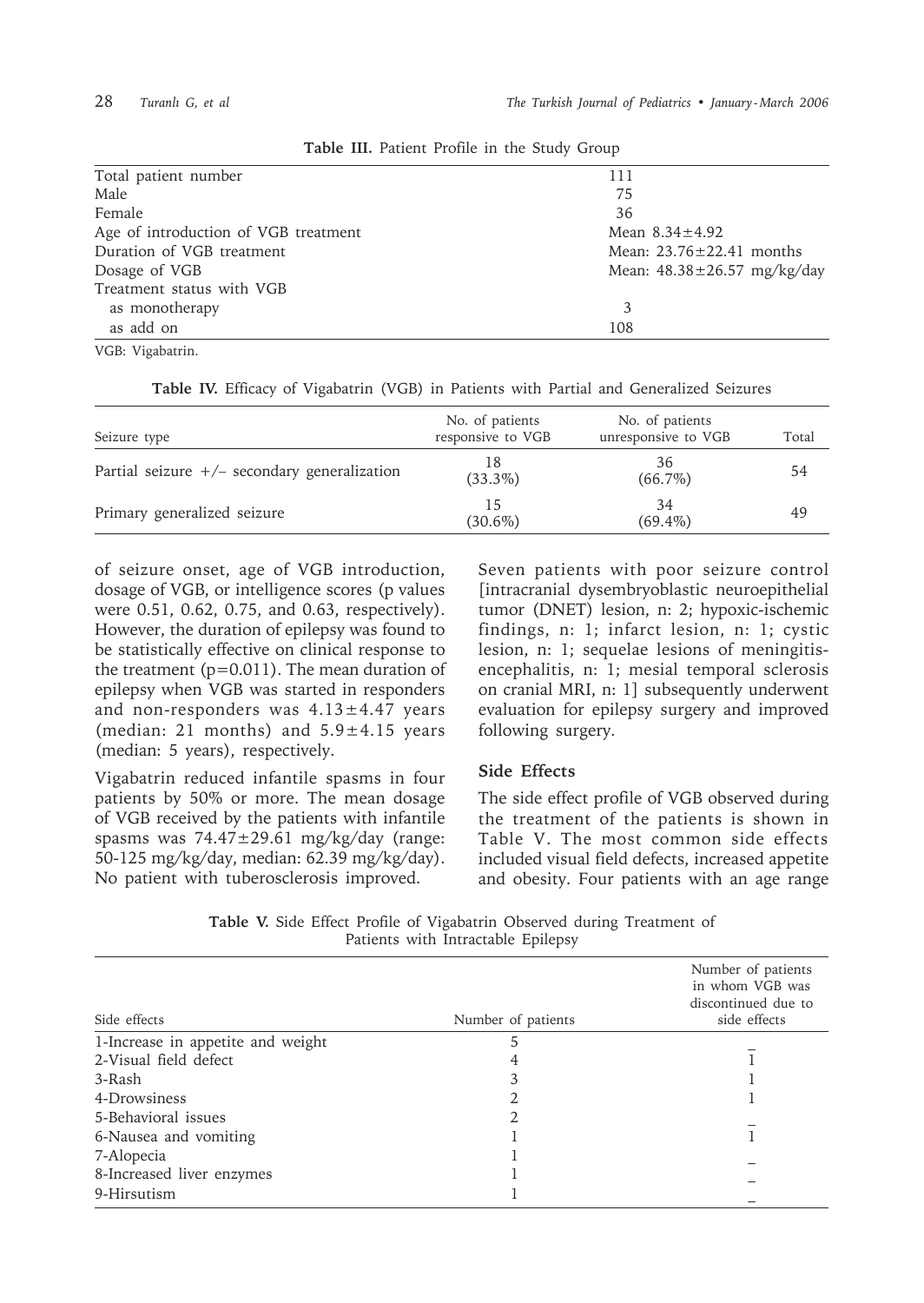between 4 months and 10 years receiving VGB as an adjunct AED at a dosage of 30- 70 mg/kg/day for a period ranging between 12 months and 54 months were diagnosed to have visual field defects; one had to discontinue VGB. Electroretinography (ERG) was performed in one patient with visual field defect and it was abnormal.

### **Statistical Analysis**

Chi-square test and Mann-Whitney test were performed.

# **Discussion**

The previous studies on the efficacy of VGB suggest that 40-60% of patients who have partial onset seizures with or without secondary generalization achieve 50% reduction in seizure frequency7-15. VGB is found to be an effective drug to reduce infantile spasms particularly due to tuberosclerosis and Down syndrome in 50% of patients7,8,16,17. For generalized epilepsies except infantile spasm, VGB is less efficacious<sup>7,13</sup>. VGB can exacerbate myoclonic seizures and is ineffective for absence seizures<sup>15,18</sup>.

In this study, we suggest that VGB might be more effective in pediatric patients with partial onset seizures with or without secondary generalization; the majority of the patients with symptomatic infantile spasms improved. We also suggest that the efficacy of VGB is high in the patients with short duration of epilepsy irrespective of seizure type or etiology. In our EEG laboratory, the patients with intractable epilepsies on polytherapy were studied, so the study group did not reflect the general childhood epilepsy population. In Turkey, some of the new generation AEDs like zonisamide or levetiracetam are difficult to obtain, the number of medical centers carrying out vagal nerve stimulation for the treatment of epilepsy is low, and the compliance of children to a ketogenic diet is insufficient. However, according to our findings, we recommend that VGB should be considered when intractable partial seizures fail to respond to any other medication. It may be the first choice of AED in the treatment of infantile spasms.

We observed that seven patients unresponsive to the medical treatment improved postoperatively. Patients with poor seizure control in spite of appropriate medical treatment should be evaluated for surgery.

In this study, the most common side effects observed during the treatment with VGB included visual field defects, increased appetite and obesity. Increased appetite and weight gain could be managed with low caloric intake5. Bilateral permanent binasal visual field defects have been reported in association with the usage of VGB in up to  $65\%$  of children<sup>19-21</sup>. The concentric contraction of visual fields does not improve when the medication is discontinued<sup>22</sup>. The visual changes are explained by the accumulation of GABA in the Mueller cells and the GABA transaminase inhibition of the rod bipolar cells in the peripheral retina23. In some studies, it is suggested that the cumulative effect of the drug may cause permanent visual field defect while others suggest that an idiosyncratic response may play a role19,20,24. Although there is not yet sufficient data in the literature to determine the exact point at which the visual field changes start, it is recommended that children with an intelligence score of nine years old should have a visual field examination before VGB is initiated and every six months thereafter25. Perimetric evaluation is the most sensitive test for identifying VGB toxicity causing visual field defect<sup>23</sup>. In a previous study, visual evoked potentials (VEPs) and ERGs were found to be abnormal in children with visual field defect, and the authors suggested that traditional electrophysiological testing (VEP, ERG) may be useful in evaluation of VGB toxicity in children in whom perimetric monitoring is not feasible26. We found visual field defects in four patients and the medication had to be discontinued in one of them. ERG was performed in one patient with visual field defect and it was also abnormal.

As in previous studies, we also suggest that VGB is an effective AED in the treatment of refractory partial seizures and infantile spasms. The patients should be followed for the side effects of VGB, especially for visual field constriction.

# **Acknowledgements**

Dr. Dilek Yalnızoğlu is supported by NIMH ICORTHA Fogarty International Mental Health and Developmental Disabilities (MH/DD) Research Training Program (D43TW05807) at Children's Hospital Boston; PI: Kerim M Munir.